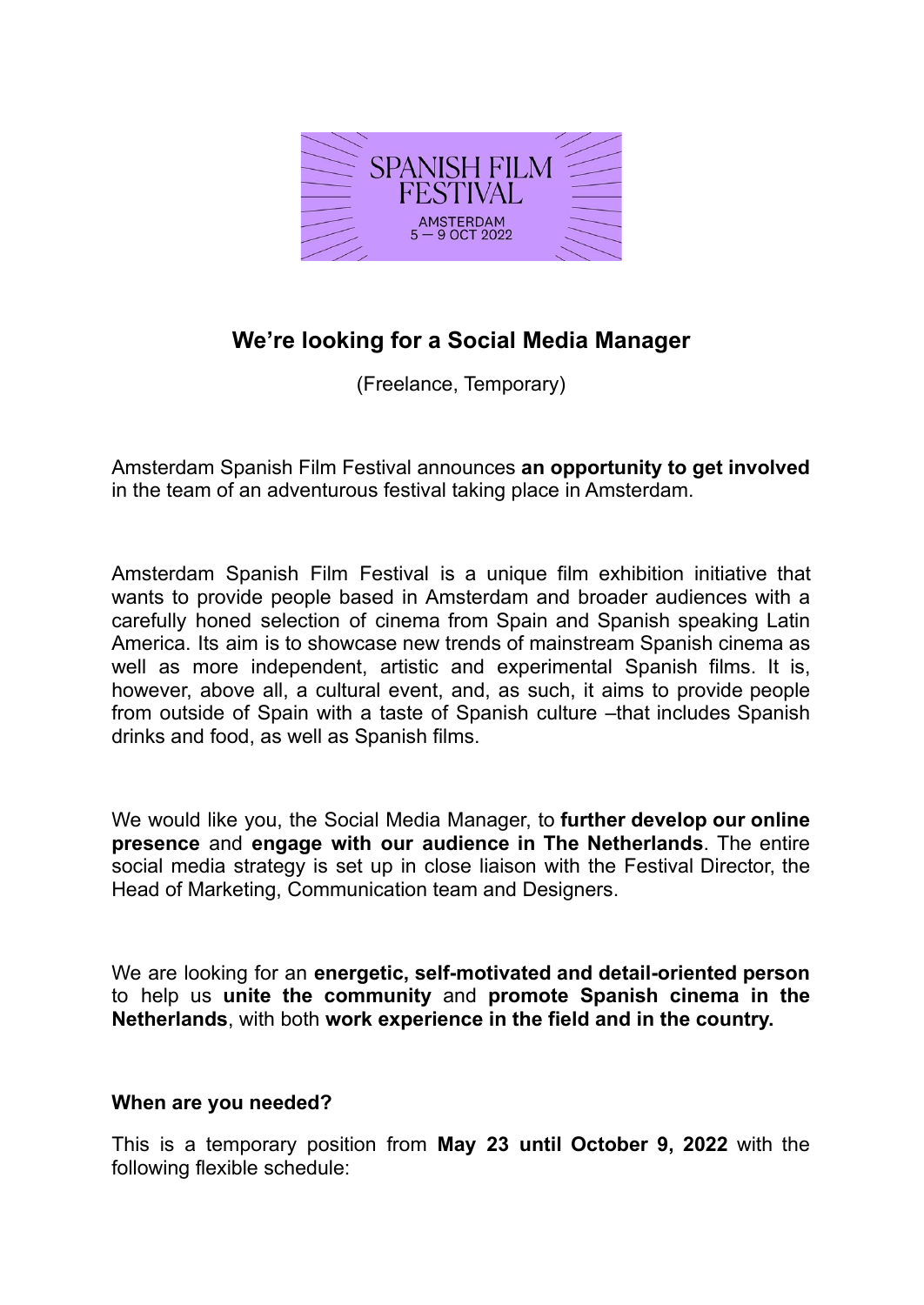- May and June: 16 hours/week
- July, August: 20 hours/week
- September: 24 hours/week
- October: 16 hours/week

## **And, where?**

This could be a remote position for most of the period. And you are required to be physically present in Amsterdam from October 5th to 9th.

## **Your tasks**

- You will create original content (engaging writing and ads) and suggest creative ways to attract more audience and promote the Festival across multiple platforms (facebook, twitter, instagram, YouTube, Vimeo)
- You will create, develop and edit compelling, high-quality graphics + videos with focus on graphics, text and animation - to keep readers curious and create buzz around 2022 program and past ASFF screenings.
- You will conduct research on audience preferences and uncover current trends..
- You will facilitate online conversations with audience and answer questions.
- You will report on online reviews and feedback from audience and fans
- You will develop an optimal posting schedule, considering web traffic and customer engagement metrics.
- You will develop and help with newsletters (Mailchimp)
- You will develop reports and perform data analysis, and participate in research to improve the quality and reach of content on the ASFF website.
- You will oversee social media accounts' layout
- You will suggest new ways to attract prospective audience, like promotions and contests with special emphasis on educational program to increase the number of followers, web traffic and customer engagement metrics across all platforms.

# **What are you bringing?**

- You have experience as a Social Media Manager in The Netherlands and have an affinity for film and/or cultural festivals.
- You have excellent command of English, both written and verbal.
- You are up to date with changes across all social media platforms.